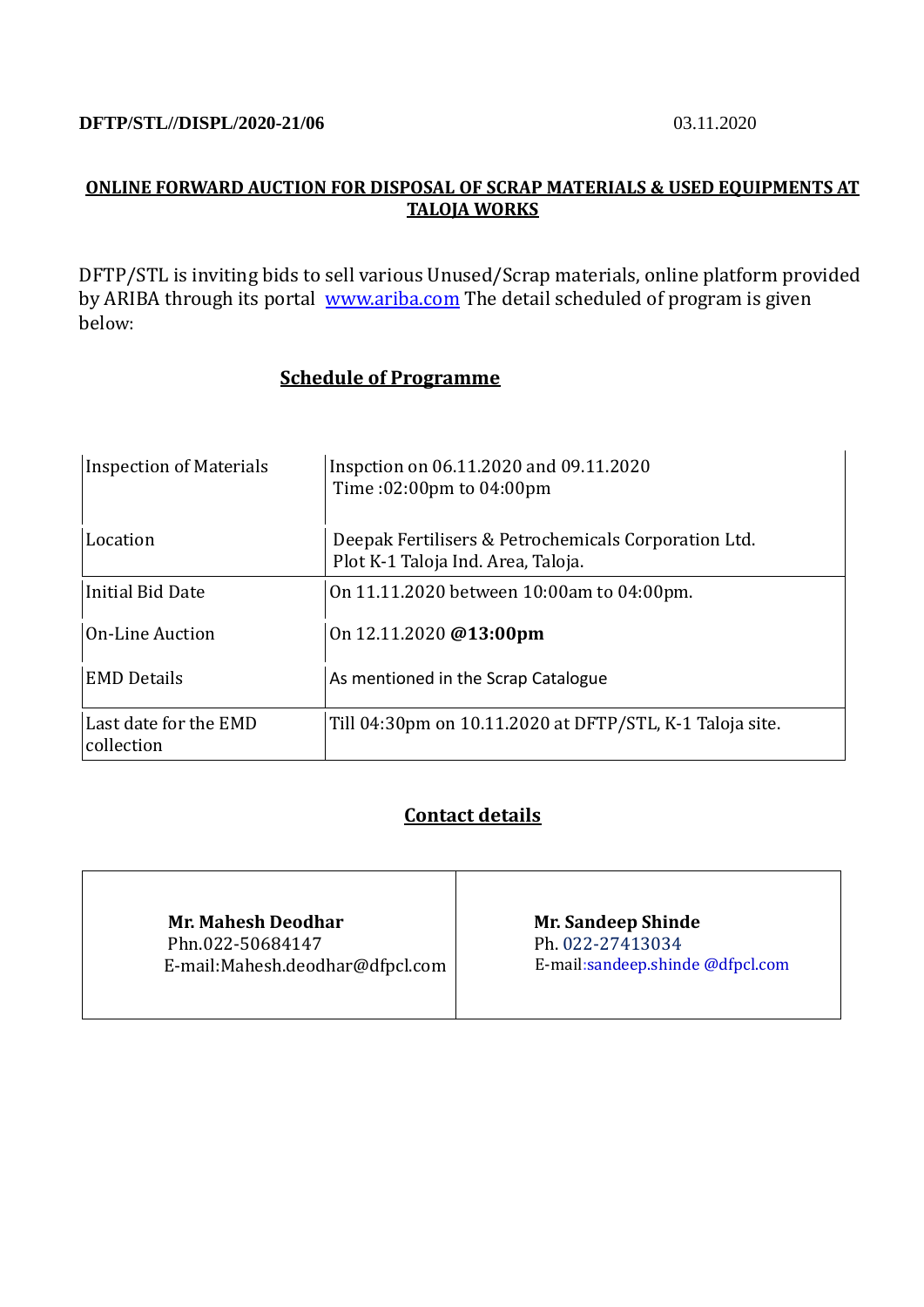| SR.NO.         | <b>DESCRIPTION</b>                                                         | <b>UOM</b> | K-1 QTY      | <b>EMD</b>  | <b>GST</b>  | <b>K7/K8</b><br><b>QTY</b> | <b>EMD</b> | <b>GST</b>  |
|----------------|----------------------------------------------------------------------------|------------|--------------|-------------|-------------|----------------------------|------------|-------------|
| $\mathbf{1}$   | M.S. SCRAP                                                                 | <b>MT</b>  | 30           | 60000       | 18          | 20                         | 40000      | 18          |
| $\overline{2}$ | MIX SCRAP OF<br>METAL (<br>MS/SS/AL/GI/<br>PLASTICS/TEFLON<br>$ETC.$ )     | <b>MT</b>  | 50           | 80000       | 18          | $\mathbf 0$                | 0          | $\mathbf 0$ |
| 3              | ALUMINIUM SCRAP<br>(Cladding)                                              | <b>MT</b>  | 3            | 25000       | 18          | 3                          | 25000      | 18          |
| $\overline{4}$ | S.S.Scrap                                                                  | <b>MT</b>  | 0            | $\mathbf 0$ | $\mathbf 0$ | $\overline{2}$             | 20000      | 18          |
| 5              | <b>SCRAP MIX CABLE</b>                                                     | <b>MT</b>  | 5            | 30000       | 18          | 1.5                        | 10000      | 18          |
| 6              | <b>SCRAP Assorted SS</b><br><b>Body filters</b>                            | <b>NOS</b> | 100          | 5000        | 18          | 200                        | 10000      | 18          |
| $\overline{7}$ | <b>SCRAP Assorted</b><br>Aluminium Body<br>filters                         | <b>NOS</b> | 100          | 5000        | 18          | 400                        | 5000       | 18          |
| 8              | <b>SCRAP Assorted GI</b><br><b>Body filters</b>                            | <b>NOS</b> | $\mathbf 0$  | $\mathbf 0$ | $\mathbf 0$ | 200                        | 5000       | 18          |
| 9              | Bensulf Batch Tank,<br>CS (Approx wt-2<br>MT)                              | <b>NOS</b> | $\pmb{0}$    | $\mathbf 0$ | $\pmb{0}$   | $\mathbf{1}$               | 10000      |             |
| 10             | <b>Bensulf Feed Tank,</b><br>CS (Approx wt-2<br>MT)                        | <b>NOS</b> | $\mathbf 0$  | $\mathbf 0$ | $\mathbf 0$ | $\mathbf{1}$               | 10000      |             |
| 11             | Scrap Exchanger E<br>3707. MOC SS (<br>Apporx 1 MT and CS<br>(Approx 2 MT) | <b>NOS</b> | $\mathbf{1}$ | 25000       | 18          | $\mathbf 0$                | 0          | $\mathbf 0$ |
| 12             | Scrap GI Sheet                                                             | <b>MT</b>  | $\mathbf 0$  | $\mathbf 0$ | $\mathbf 0$ | $\overline{7}$             | 10000      | 18          |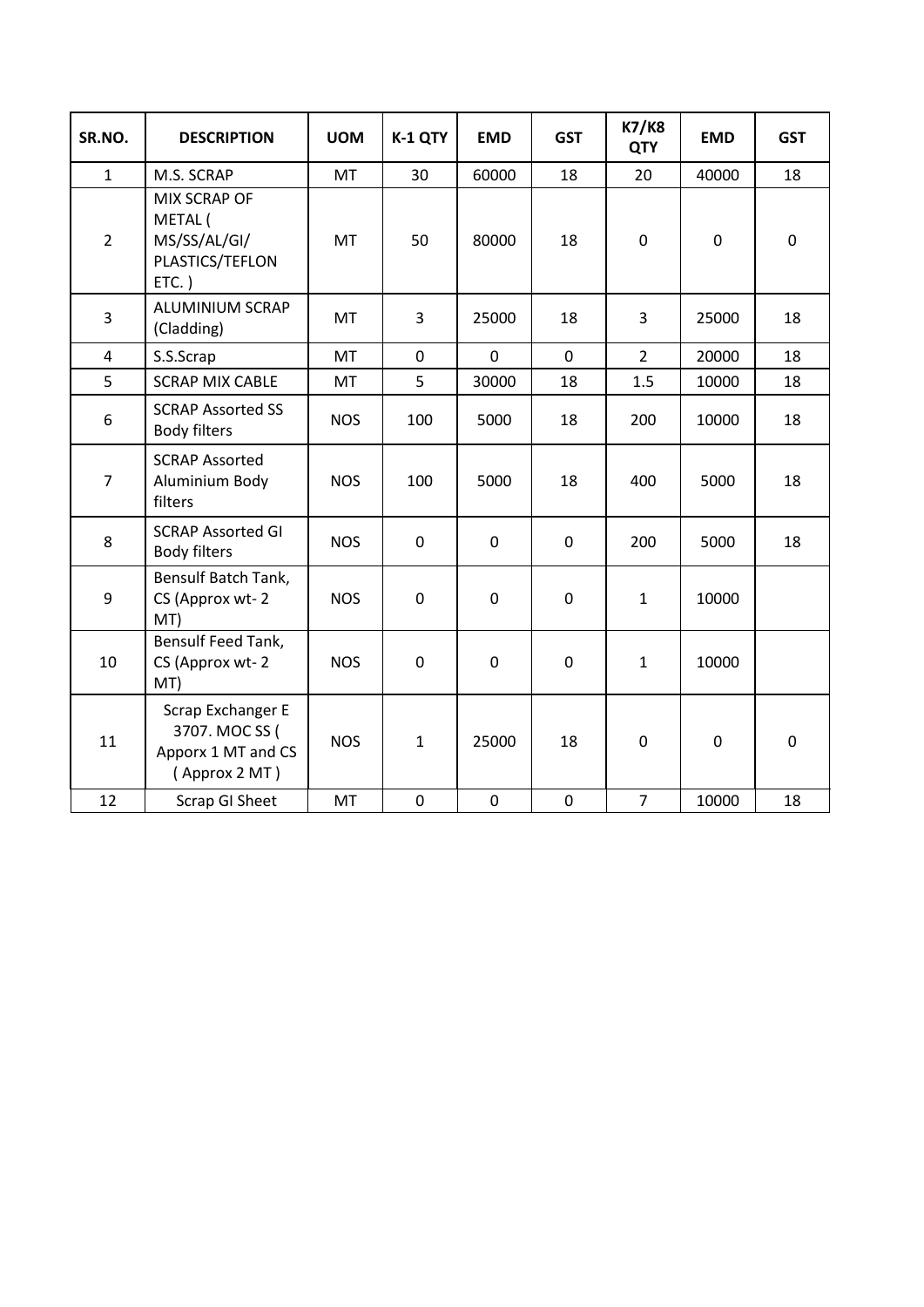# **TERMS & CONDITIONS OF THE ONLINE AUCTION**

### **Definitions**

- ➢ **SELLER**: Seller **Deepak Fertilisers And Petrochemicals Corporation Ltd** is further referred in this catalog, as **DFTP** and **Smartchem Technologies Ltd**. is further referred in this catalog, as **STL**.
- ➢ **BIDDER:** Any person as an individual OR a proprietor OR a partner OR an authorized representative of any company OR any legal entity and who is paying the requisite EMD and registered with us and who makes or places a bid for and purchases the scrap in full is considered as a bidder.

Successful Bidder is that Bidder in whose name confirmation of sale is issued by the seller.

### **1.0 GENERAL TERMS & CONDITIONS**

1.1 Subject to the reserve price, if any, fixed by the SELLER and subject to the term and conditions set out herein, sale shall be made to the HIGHEST BIDDER on **"AS IS WHERE IS BASIS"** and **"NO COMPLAINT BASIS."** The Seller does not undertake any responsibility to procure any permission/license etc. in respect of the auction property offered for sale.

1.2 SELLER reserves the right to modify and amend the terms & conditions and announce the same at any time before the entire auction concludes. Announcements made during the auction in the auction room and changes made in the catalogue including start price, bid increment/decrement, extension of time for lots where bids are received or not and any other additional conditions OR correction in the catalogue and/or additions or deletions of items being offered for sale are being done with the consent and knowledge of the seller.

1.3 Participation and bidding shall be treated as conclusive evidence of the fact that the bidder has inspected the materials and who have not been previously blacklisted by **DFTP/STL** and the documents pertaining to it and is satisfied in all respects regarding quantity, quality, condition of the scrap.

1.4 Final decision regarding participation will be with the Company. It shall also imply that the bidder has carefully gone through and understood the terms and conditions of the scrap sale including the amendments if any. Seller will not entertain any complaints or objections once Bid is placed.

1.5 The highest bidder does not get any right to demand acceptance of his offer. SELLER reserves the right to accept / reject / cancel any bid, withdraw any portion of the Property at any stage even after acceptance of bid/ issue of delivery order or release order/ deposit of full value by successful bidder without assigning any reason thereof. In the event of such rejection/ cancellation/ withdrawal, SELLER, shall refund the value of Auction Property, if paid for, to the successful bidder. SELLER shall not be responsible for any damages/loss whatsoever to the successful bidder because of such withdrawal.

#### **3.0 PARTICIPATION**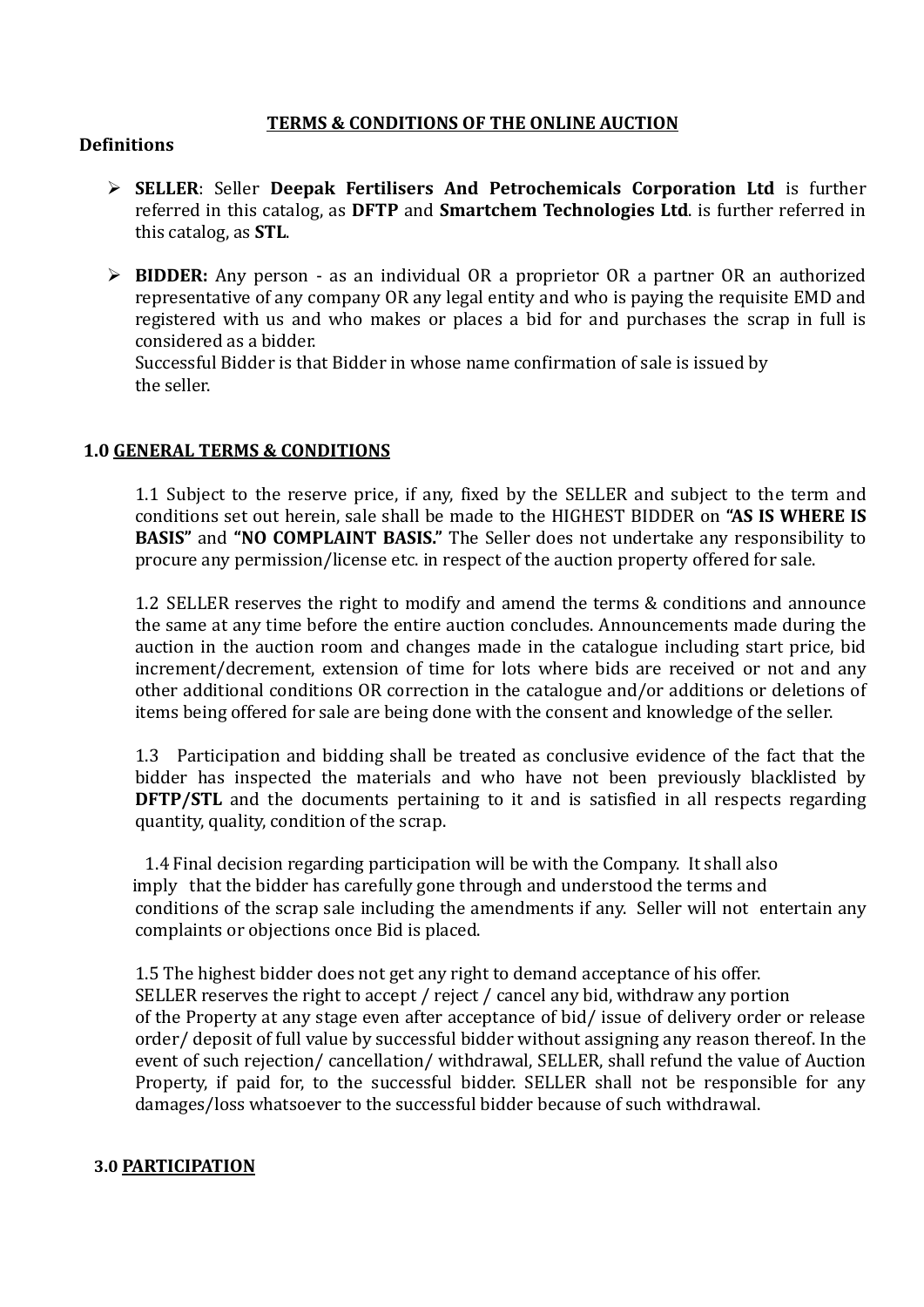3.1 The prospective bidder has to register with the DFTP/STL by submitting the KYC form duly filled and signed along with self -attested copies of their PAN Card, valid VAT registration certificate, and address proof by way of electricity bill, or telephone bill, or Bank account statement. The prospective bidder after completing the registration process shall have to deposit Earnest Money Deposit (EMD) through RTGS only. Other mode of payment will NOT BE ACCEPTED.

3.2 Duly filled Declaration Form to be submitted along with visiting card at DFTP/STL site office along with Earnest Money Deposit (EMD).

3.3 Only after completion of the registration process and deposit of EMD payment in prescribed way as outlined in 3.1 above, seller/ARIBA will activate the User – Identity to enter Website www.ariba.com

3.4 Bidders SHOULD NOT disclose their PASSWORD to anyone and safeguard its secrecy. Bidders are advised to change the Password.

3.5 In case of successful bidder, the EMD amount will be converted into Security Deposit (SD) and same shall be refunded after satisfactory execution of order. For unsuccessful bidders EMD will be refunded from DFTP/STL site office. Under any case SD/EMD shall not bear any interest.

### **4.0 Validity of Bid Prices:**

 The bid price would be valid till **Three months** from the date of acceptance of sale order. Sale order shall be released within 45 days from date of completion of bid.

#### **5.0 Payment**

5.1 All payments (EMD/Material value) shall be made by RTGS in favour of **Deepak Fertilisers and Petrochemicals Corp. Limited** or **Smartchem Technologies Ltd.** as per respective lots.

5.2 Succesful bidder has to deposite 50% amount of sale order value at the time of issue of sale order.

**5.3 The EMD amount will not attract any interest at any given of time.**

5.4 **The payment shall be made by successful bidder within three working days from the Sale Order date, equal to the total quantity offered in auction with the rate arrived in bid inclusive of taxes.**

5.5 **In case, successful bidder fails to deposit the value of material as per Sale order within three working days from release of Sale Order, their EMD will be forfeited and bidder will be blacklisted in view of non-compliance of terms of tender document.**

5.6 **The successful bidder must execute the Sale order in 100% of the Sale Order quantity OR period of Sale order whichever is earlier.**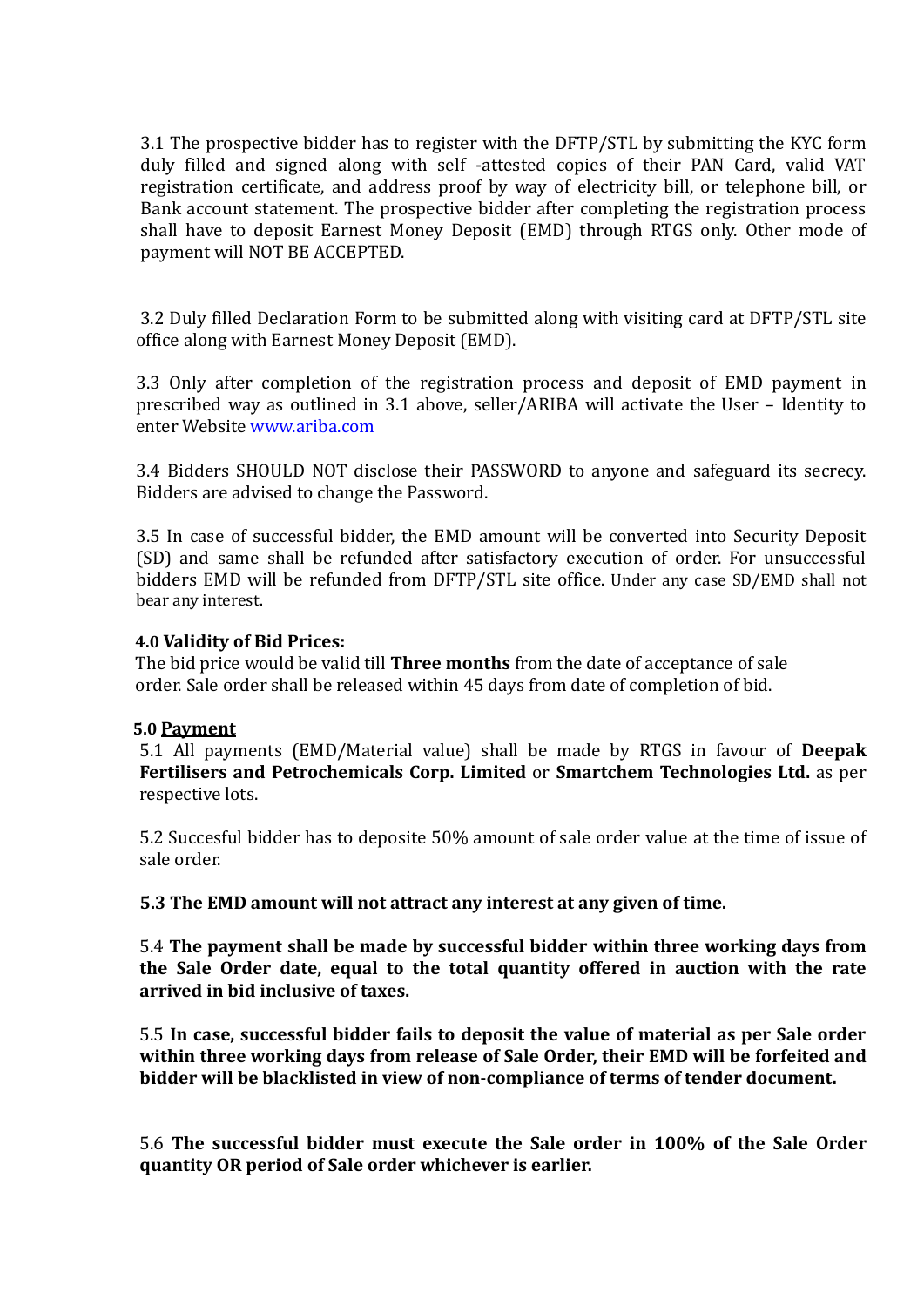5.7 **If Purchaser fails to lift the material with expected rate of lifting, after two reminders with a gap of 3 days STL/DFPCL reserves the right to terminate the Sale Order AND sale the shortfall quantity to any other agency with available rate in market. The differential rate for the shortfall quantity will be debited to the defaulted Purchaser & will forfeite the EMD.**

5.8 **In case DFPCL / STL is offering the quantity less, compare to the quantity of Sale Order within the validity period of Sale Order, the amount equal lent to shortfall quantity will be refunded to successful bidder by DFPCL/STL after completion of validity period of Sale order.** 

# **6.0 DELIVERY**

6.1 On receipt of approval from competent authority for the disposal, the Seller will issue final Sale Order to the Approved bidder thereby enabling him to start lifting the available materials within **week time.**

6.2 If material for disposal is available, minimum two vehicle load to be arranged by buyer.

6.3 The successful bidder shall not be entitled to choose or pick up any material from the lot. They must lift the entire material as available in the lot.

6.4 The loading of material will be permitted **between 09:30 am to 4.30 pm strictly.** the goods should be collected before 0**4:30 pm** on all working days (except Saturdays, Sundays & Holidays) with minimum one day advance intimation to job coordinator. Successful bidders should ensure that the material clearance is as per the seller's instructions. Proper cleaning and upkeep of scrap storage area /yard from where the material is lifted is the responsibility of the successful bidder. In the event of non-adherence to the above by the successful bidder, seller will reserve its rights to impose penalties/forfeiture of EMD.

6.5 The Weighment recorded at the seller's premises shall prevail.

6.6 The loading of the material will be in the presence and authorization of **DFTP/STL** .

6.7 The successful bidder will make his own arrangement

for lifting, loading and

 transporting the material from the factory premises and he will not claim any sort of assistance whatsoever or charges from the company.

6.8 The seller may grant suitable extension of delivery schedule /period to the Buyer ,In case seller is unable to deliver the goods within the specified time due to unforeseen administrative reasons, then the seller shall grant suitable extension of delivery period to the Buyer without any penalties till the expiry of such extended period. However, the Buyer shall not be entitled to claim any compensation for such delay.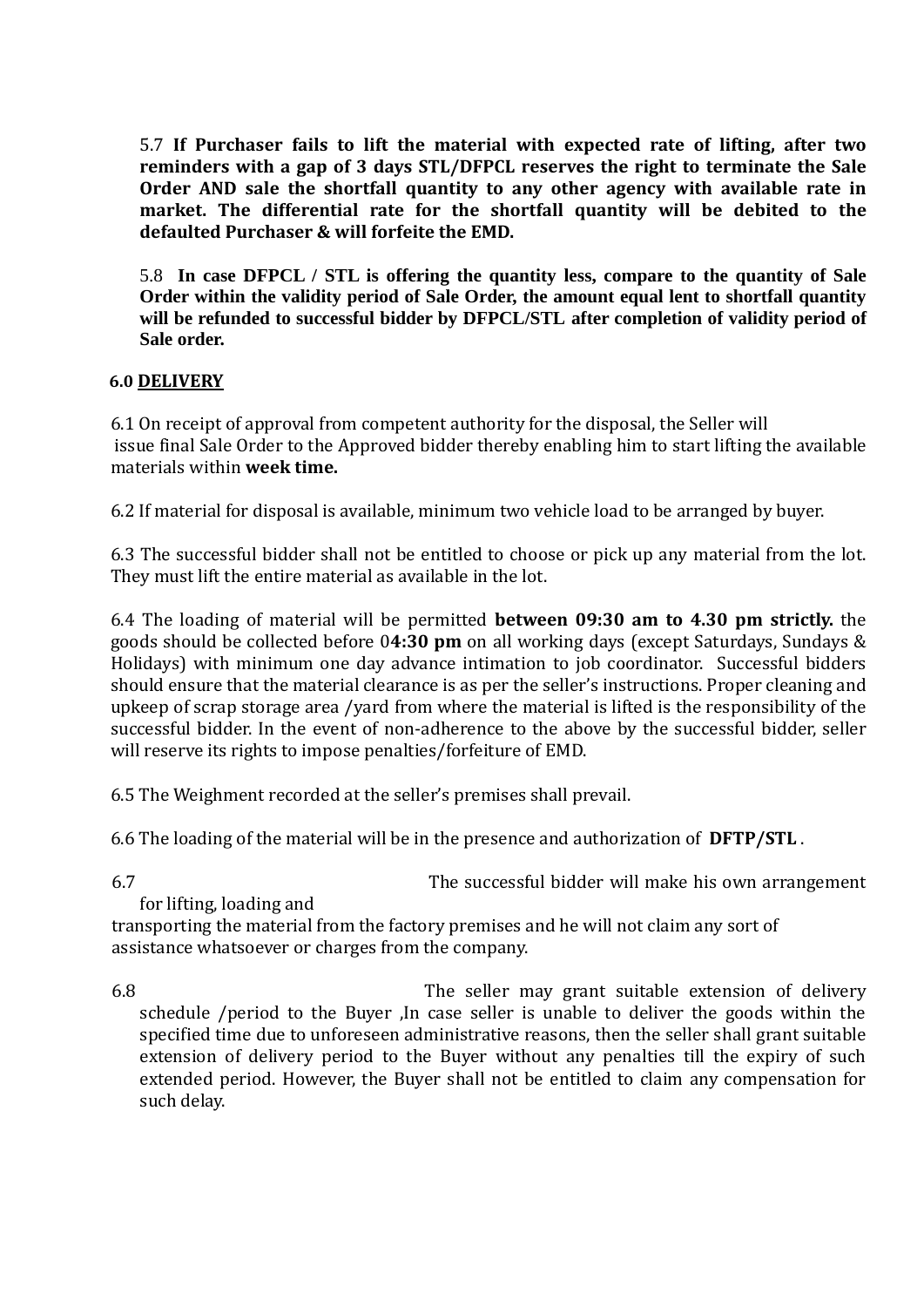6.9 The successful bidder will make his own arrangement

# for lifting, loading and

transporting the material from the factory premises and he will not claim any sort of assistance whatsoever or charges from the company.

6.10 In case seller is unable to deliver the goods within the specified time due to unforeseen administrative reasons, then the seller shall grant suitable extension of delivery period to the Buyer without any penalties till the expiry of such extended period. In such eventuality, however, the Buyer shall not be entitled to claim any compensation for such delay.

6.11 If the goods sold or portion thereof remain un-cleared in the premises of the seller beyond the stipulated period, the sales proceeds of the un-lifted assets shall be forfeited, and the unlifted portion of the assets may be removed at the risk and cost of the buyer.

6.12 While taking delivery of the material, it will be at the discretion of the seller or its authorized representative to direct the manner / order in which the materials or lots shall be removed. No segregation of the items of any lot is allowed inside the seller's premises.

6.13 Breaking/ cutting may be allowed to the extent necessary for facilitating loading into vehicles as per the discretion of the seller. No gas cutting equipment's or any equipment, which are likely to cause damage, will be allowed in the premises. Only safe oxy-acetylene gas cutting equipment will be allowed with permission of seller. The decision of the seller or his authorized representative shall be final in this regard.

6.14 It will be successful Buyer's responsibility to weigh the empty Truck at the certified weighbridge of **DFTP/STL** and produce the weight certificate so that the weight of the empty truck will be deducted from the weight of the fully loaded truck.

6.15 The representative of Buyer must have authority at the time of delivery latter by which shall be presented to the seller. The seller may in his entire discretion decline to act on any such authority and it shall be for the Buyers to satisfy the seller that the authority is genuine. Delivery to such authorized person will constitute valid delivery and no claim shall lie against the seller on any account thereafter.

6.16 Once the goods / materials are taken out of the factory gate, Buyers will be solely responsible for all sorts of claims like shortage, missing parts, damage, incident, accident, loss of material etc.

6.17 Resale / Sale in transit will not be recognized. The Buyers shall not be entitled to resell any lot or part of a lot while goods are still lying within the premises of the seller and no delivery would be affected by the seller to any person other than the Buyers whose names are mentioned in the sale order/Delivery order.

6.18 Buyers and his men are subject to the security rule of seller in force while in the seller's premises. The Buyers/s, their workmen agents or representatives shall not commit any nuisance, theft or indulge in any antisocial activities in the seller's premises and the Buyers shall be liable for the good conduct, safety & discipline of his workmen. In case of any such activity, delivery will be suspended and strict action as per law will be taken including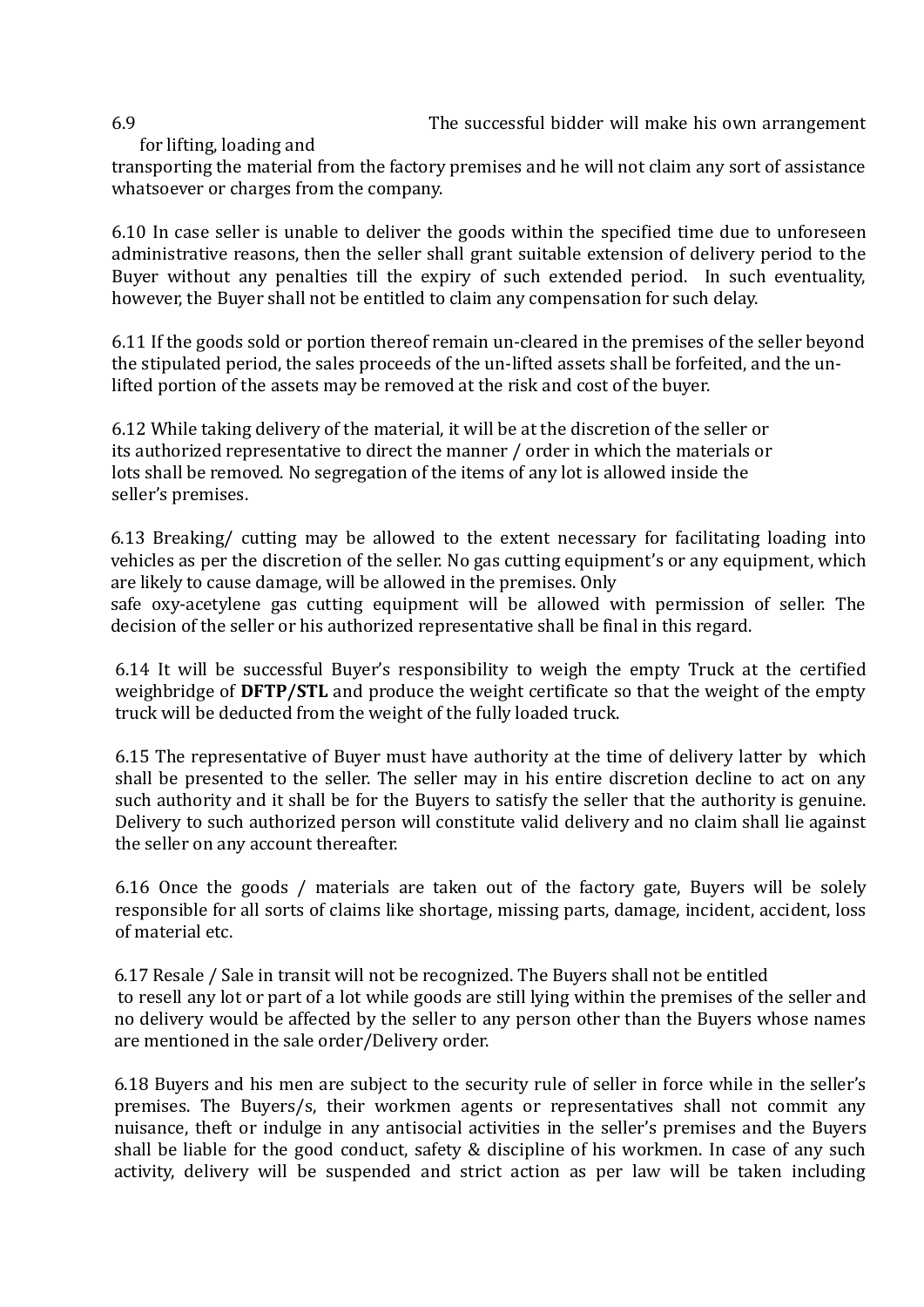forfeiture of EMD.

6.19 While taking delivery of the material, the Buyers shall be responsible for any damage caused by their man/ vehicle to DFPCL/ STL's machinery, property, men within the premises. The SELLER may at its option arrange to make good such damages and the Buyers shall pay for the same on demand. If such payment is not made on demand, the SELLER may forfeit the EMD/Security Deposit or may stop delivery of the material till payment is made.

6.20 SELLER will not be responsible for any injuries caused due to accident within its premises either to the buyer or his representative / labor etc., and the buyer will make proper arrangements for any claim arising out of the employment under any status. It is the responsibility of the buyer to provide necessary safety appliances (like hand gloves / safety shoes etc.,) to the laborers, who are engaged for loading the materials.

6.21 If any accident or damage to the property / life etc. arises by reason of any act of negligence / omission / default or non-compliance with any of the Terms & Conditions or statutory regulations or rules and regulations applicable within the

Seller's premises, on the part of the Buyer / his representative or employees, resulting in death or injury to any persons or damages to the property of the SELLER or any third party, then in such an event the Buyer will have to pay compensation to such person including the employees of the SELLER for such accident or injury / death or damage caused to their employees or to any of the Seller's employees or to others or to the Seller's property. The Buyer shall in such event, keep the SELLER fully indemnified from any demand, claims or proceedings thereof.

6.22 In case the whole or any part of the goods sold remained uncleared, after due date as stated in the delivery schedule, the buyer shall have no claim whatsoever on the goods remaining uncleared and the amount paid to **DFTP/STL** will stand forfeited at the expiry of the said period. **DFTP/STL** shall have right to dispose of such goods in any manner they like. The buyer shall have no right whatsoever for any compensation on this account.

6.23 The buyer shall not be entitled to resell any lot or part of a lot while the goods are lying in the premises of the **DFTP/STL** and no delivery would be affected by the **DFTP/STL**  to any person other than the buyer.

6.24 Disposal of scrap is to be done against advance

payment made through RTGS by scrap customer.

# 7.0 **Safety of labors and Statutory compliance of labor law/ rules/ regulations**

7.1 The Buyer shall be responsible to ensure the safety of their employees/ follow/ representative/ contract labor as per **DFTP/STL** stipulations and other statutory safety regulations. Buyer shall ensure that all his workmen on site use suitable PPE like safety hand gloves, helmets, masks and goggles etc., as necessary for their safety.

7.2 The buyer shall be responsible to secure compliances with all Central and State laws as well as the rules, regulations, byelaws / notifications and orders of the local authorities and statutory bodies as may be in force from time to time. Buyer must comply with all statutory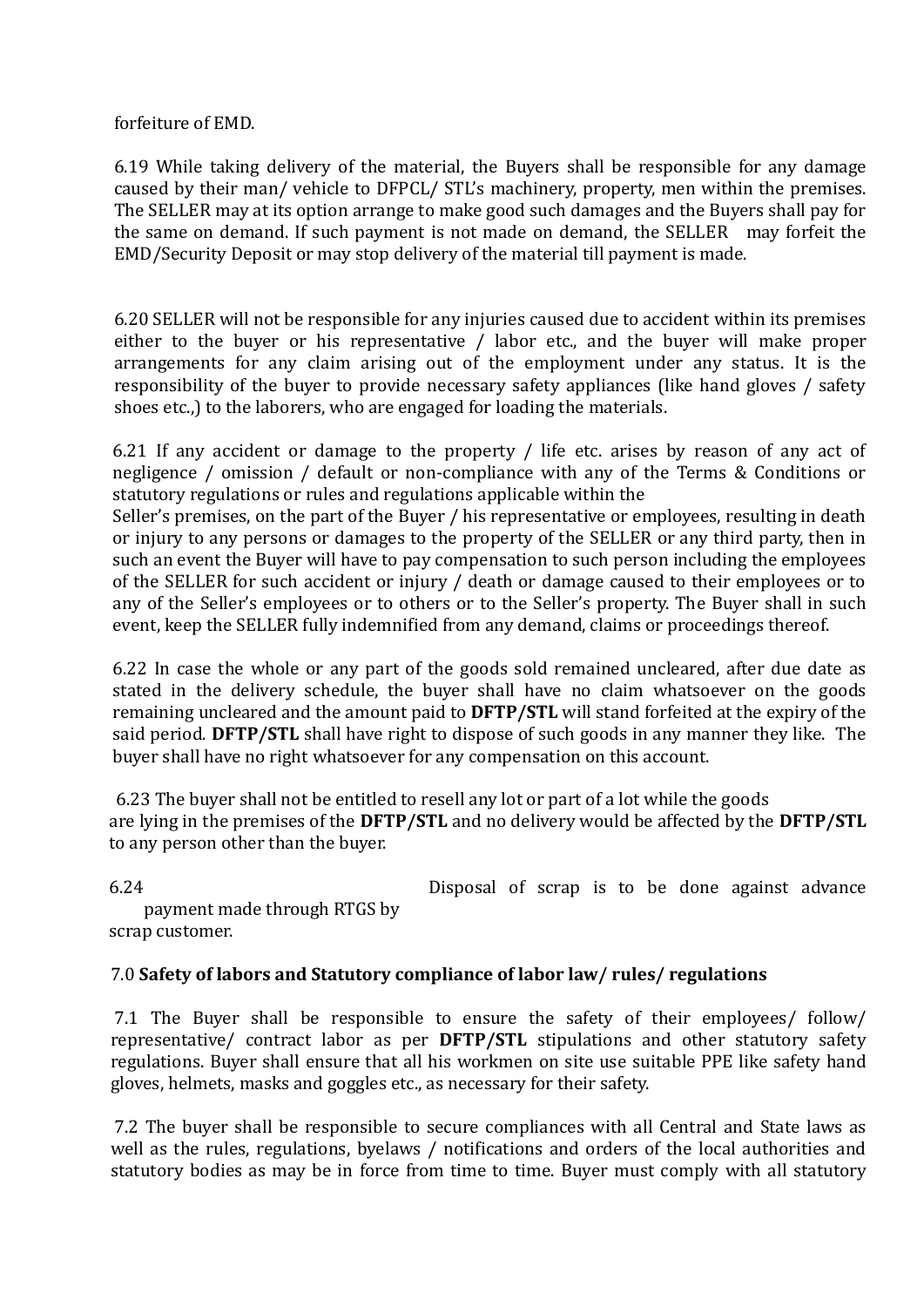obligations like **Labor License, ESIC, PF** etc. whichever is applicable. In case of noncompliance of statutory obligations, the SELLER may stop delivery of the material or may forfeit EMD/Security Deposit.

#### **8.0 Disputes / Arbitration**

8.1 In case of any dispute arising out of or relating to the terms of the sale order the matter shall be referred to one arbitrator appointed by Deepak Fertilisers and Petrochemicals Corp. Limited or Smartchem Technologies Limited. The arbitrator shall act in accordance with the provisions of Arbitration and Conciliation Act, 1996. The venue of arbitration shall be **Mumbai**.

8.2 An authorized official or any other person appointed by the seller shall decide any dispute arising between the successful bidder and seller. The decision of the Arbitrator shall be final and binding on both the parties.

8.3 In the event of any dispute regarding not taking possession / non-availability of inspected Auction Property etc. and forfeiture of 'EMD', ARIBA will not be held responsible for the loss / forfeiture.

### **9.0 Termination of Contract –**

**DFTP/STL** reserves the right to terminate the contract at any time on the following ground.

•Unsatisfactory execution or performance of the contract by the Buyer.

•For improper behavior of the buyer or by his employees / agents / representatives or breach of the terms and conditions of the contract.

•Or for the reason, whatsoever, as may deem fit to DFTP/STL for termination of the contract.

• Non-fulfillment of submission of statutory details, excise & sales tax compliance before dispatch of materials.

#### **10 .0 FORCE MAJEURE**

Any delay in or failure of the performance of either party hereto shall not constitute default hereunder or give rise to any claims for damage, if any, to the extent such delays/failure of performance is caused by occurrences such as Acts of God or an enemy, expropriation or confiscation of facilities by Governmental Authority, acts of war, rebellion, sabotage or fires, floods, explosions, riots, or strikes. The Vendor shall keep records of the circumstances referred to above and bring these to the notice of Deepak fertilisers And Petrochemicals Corp. Ltd in writing within three days of occurrence of the event. The amount of time, if any, lost on any of these counts shall not be counted for the contract period. Such a determined period lost shall be extended by Deepak fertilisers And Petrochemicals Corp. Ltd to enable the Vendor to deliver the items within such extended period of time.

# **For Deepak Fertilisers and Petrochemicals Corp. Limited/**

 **Smartchem Technologies Ltd.**